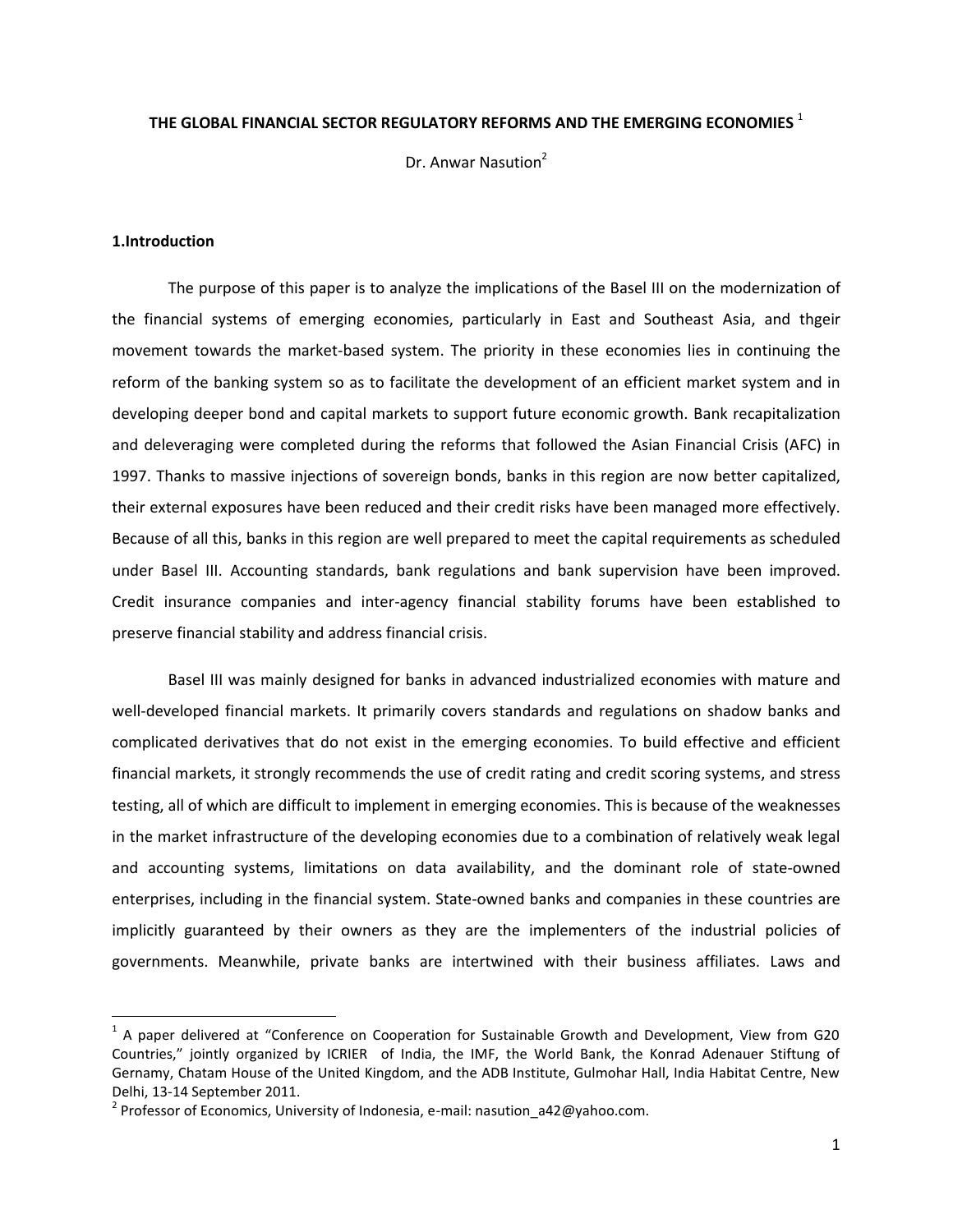regulations in the underdeveloped economies are also difficult to enforce in the public sector and against politically well-connected business groups.

In response to the Global Financial Crisis (GFC) of 2007-2009, the G20 Summit Meeting in Seoul on November 11-12, 2010, endorsed Basel III as the core element of the new financial regulatory framework. It is the basic foundation for transforming the global financial system, coordinated by the Financial Stability Board (FSB), so as to build a safer financial system and ensure its resilience to periodic stress tests. Basel III was developed by the Basel Committee on Banking Supervision (BCBS) and adopted by the Group of Governors and Heads of Supervision of the member countries of the BIS in July 2010. A higher global minimum capital standard for commercial banks was agreed on September 12, 2010.

Basel III comprises three areas designed to strengthen regulation and supervision of the banking system. First, improving the banking system's ability to absorb shocks arising from financial and economic distress. The focus on common equity mitigates the "too big to fail" problem and forces the bank to bear the cost of the failure they have imposed on society. Second, improving risk management and governance of the banking system and, third, upgrading transparency and disclosure. The Basel III framework covers both micro as well as macro prudential regulations. The micro type of regulations helps strengthen the resilience of individual banking institutions, while macro prudential regulations address wider risks that can build up across the entire banking system and the whole economy.

The rest of this paper is divided into four sections and a conclusion. The following Section 2 briefly discusses the implications of Basel III on bank capital. Section 3 analyzes some issues faced by the emerging economies in building effective and efficient financial market systems and ending financial repression. Section 4 discusses pressures to modernize the banking system and develop deeper bond and capital markets in emerging economies so as to provide long-term financing. At present, banks in these countries are mainly state owned and used to pursue government industrial policy. Private domestic institutions are closely linked to their business affiliates. Section 5 analyses the need to accumulate high countercyclical capital buffers and foreign exchange reserves in emerging countries as their economies are prone to external shocks and subject to the vagaries of cyclical factors in the international markets. Conclusions are provided in the final section of this paper.

## **2. Bank Capital Under Basel III**

Basel III is not only a firm-specific risk-based structure but also a system-wide and systemic riskbased framework (Hannoun, 2010), which upgrades the standards relating to capital, liquidity and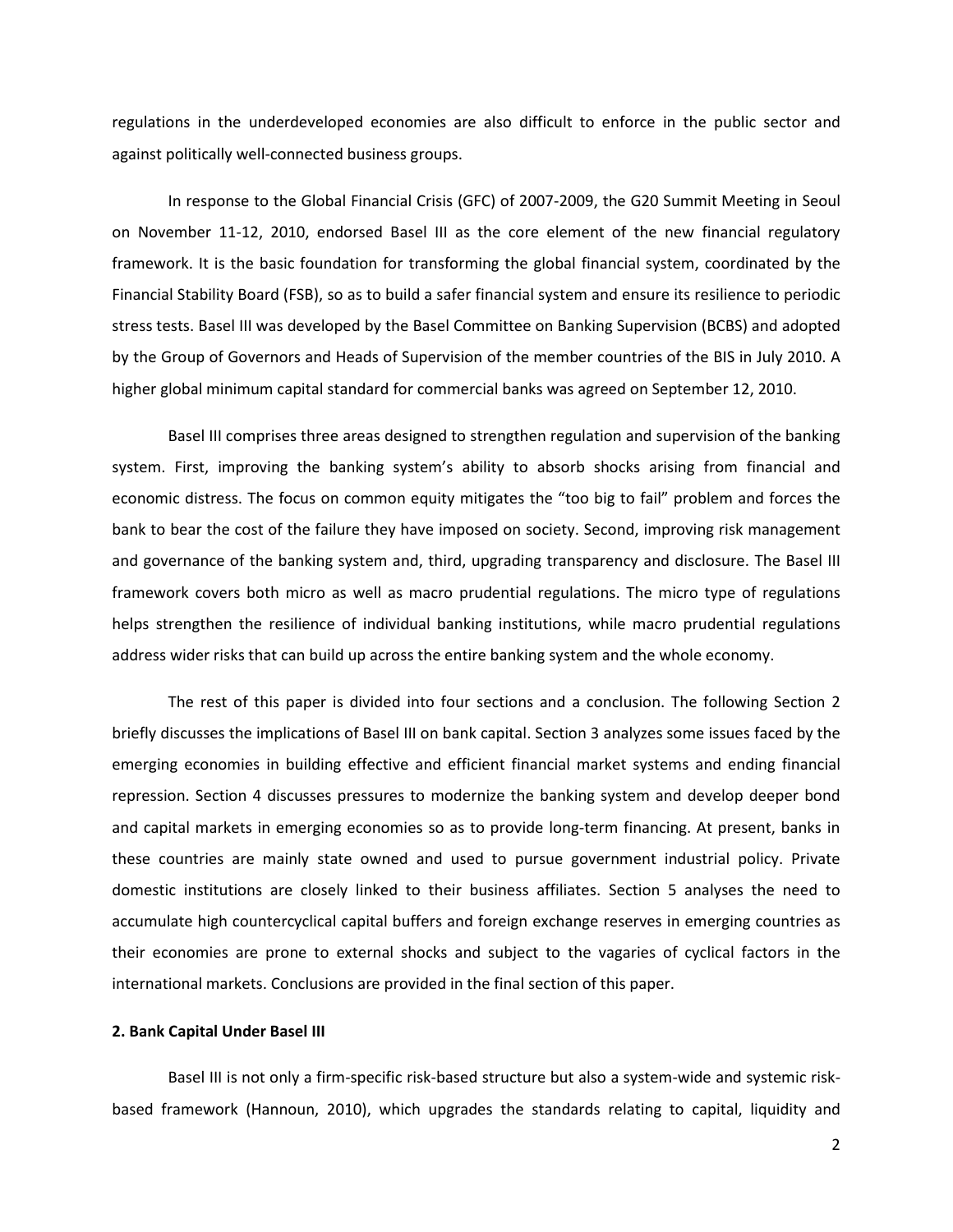leverage in the banking system. The combination of new micro- and macro-prudential reforms addresses both institution- and system-level risks. Basel III is more specific in defining the capital adequacy ratio: the capital ratio itself, the numerator of the solvency ratio or the capital, and the denominator or the risk-weighted assets. To mitigate the "too big to fail" problem, Basel III focuses on common equity, the highest quality component of a bank's capital. This forces banks to bear the costs of the failures they have been imposing on society. In addition, Tier 1 also includes other instruments, such as retained earnings, other reserves and certain preference shares that have a loss-absorbing capacity on a "going concern" or solvency basis.<sup>3</sup> Innovative capital instruments, which are currently permitted in limited amounts, will be phased out. Tier 2 capital will be simplified. It typically consists of subordinated debt, and provides loss absorbing capacity on a "gone concern" basis following insolvency and liquidation. Tier 3 capital used to cover a portion of a bank's market risk capital charge is to be phased out, and deductions from capital will be harmonized.

Basel III uses a stricter definition of core capital and simplifies and harmonizes deductions and filters that are applied to its calculation, particularly in calculating Tier 3 capital. Stricter criteria are now to be applied to other qualifying financial instruments that can be included in the calculation of capital, and certain types of assets of questionable quality are excluded from the calculation. Basel III corrects the complex set of minimums and maximums of various elements of capital (Tier 1, Tier 2 and Tier 3) that was employed by Basel II. Before the Global Financial Crisis of 2007-2009, for example, global banks raised their leverage by investing the Tier 1 component of their capital in debt-like or hybrid "innovative" instruments. The stricter definition of capital level under Basel III upgrades the quality and significantly raises the required level of capital, improves its transparency and disclosure, and makes the capital adequacy of global banks comparable. The higher capital quality required will make banks stronger, improve their loss-absorbing capacities and allow them to withstand periods of stress.

There are three components of bank capital under Basel III, namely: (i) a minimum common equity requirement, (ii) a conservation buffer, and (iii) a countercyclical buffer. The capital conservation buffer is to enable banks to maintain capital levels above the minimum requirement throughout a significant sector-wide downturn. This conservation buffer should be phased in by January 2019 at the latest. National bank supervisors have more discretion in implementing the countercyclical capital buffer. The three components of bank capital should be raised through a combination of raising capital

l

 $^3$  Hannoun (2010) defines "Tier 1 capital is loss-absorbing on a "going corner" basis (i.e., the financial institution is solvent. Tier 2 capital absorbs losses on a "gone concern" basis (i.e., following insolvency and upon liquidation").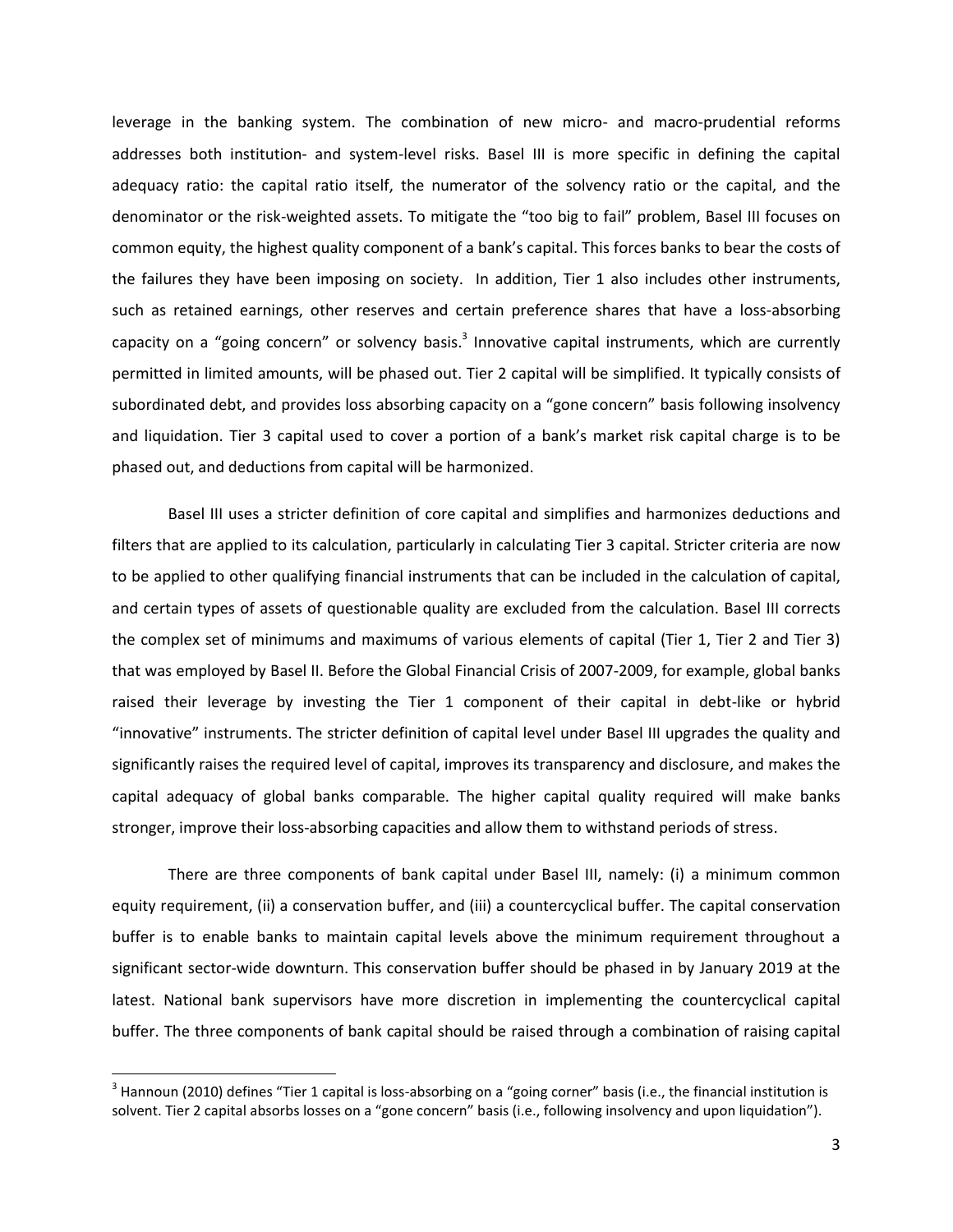in the market, and restricting discretionary payments such as dividends, share buybacks and bonuses to shareholders, employees and other capital providers. The restriction of discretionary distributions of banks' earnings will shift the risk as much as possible from depositors to shareholders and employees of banks.

Tabel-1 shows that Basel III raises the minimum common equity requirement to 4.5% of riskweighted assets (RWA) from 2% under Basel II. In addition, a bank is required to hold another 2.5% of RWA as a capital conservation buffer to face economic stress. On top of these, Basel III requires banks to create a countercyclical buffer of between 0% and 2.5% of RWA during periods of excess credit growth. In total, therefore, banks need to maintain a common minimum required equity ratio of 7% of RWA. The Tier 1 minimum capital requirement is increased from 4% to 6% of RWA. Total Tier 1 capital needed to be maintained by a bank is therefore equal to 8.5 % of RWA. While the total capital requirement of a bank has been increased from 8% in Basel II to 10.5% of RWA in Basel III*,* "there remains the more difficult (if not impossible) job of setting accurate risk weight against which to measure capital" (Scott, 2011).

| In<br>percentag<br>e of risk-<br>weighted<br>assets                | <b>Capital requirements</b>                                                              |                        |          |                                                                                                |          |                      |          | <b>Additional</b><br>macroprudential<br>overlay |                                    |  |
|--------------------------------------------------------------------|------------------------------------------------------------------------------------------|------------------------|----------|------------------------------------------------------------------------------------------------|----------|----------------------|----------|-------------------------------------------------|------------------------------------|--|
|                                                                    | Common equity                                                                            |                        |          | Tier 1 Capital                                                                                 |          | <b>Total capital</b> |          | Counter-<br>cyclical<br>buffer                  | Additional<br>loss-<br>absorbing   |  |
|                                                                    | Minimum                                                                                  | Conservation<br>buffer | Required | <b>Minimum</b>                                                                                 | Required | Minimum              | Required | Range                                           | capacity<br>for SIFIs*             |  |
| <b>Basel II</b>                                                    | $\overline{2}$                                                                           |                        |          | 4                                                                                              |          | 8                    |          |                                                 |                                    |  |
| Memo:                                                              | Equivalent to around 1% for an<br>average international bank under<br>the new definition |                        |          | Equivalent to around<br>2% for an average<br>international bank<br>under the new<br>definition |          |                      |          |                                                 |                                    |  |
| <b>Basel III</b><br><b>New</b><br>definition<br>and<br>calibration | 4.5                                                                                      | 2.5                    | 7.0      | 6.0                                                                                            | 8.5      | 8                    | 10.5     | $0 - 2.5$                                       | Capital<br>surcharge<br>for SIFIs? |  |

|  | Table1 Strengthened capital framework: From Basel II to Basel III |  |  |  |  |  |  |  |
|--|-------------------------------------------------------------------|--|--|--|--|--|--|--|
|--|-------------------------------------------------------------------|--|--|--|--|--|--|--|

\*Modalities to be defined

**Source:** Caruana, Jaime. 2010. "Basel III : towards a safer financial system," a paper delivered at the 3rd Santander International Banking Conference, Madrid, 15 September.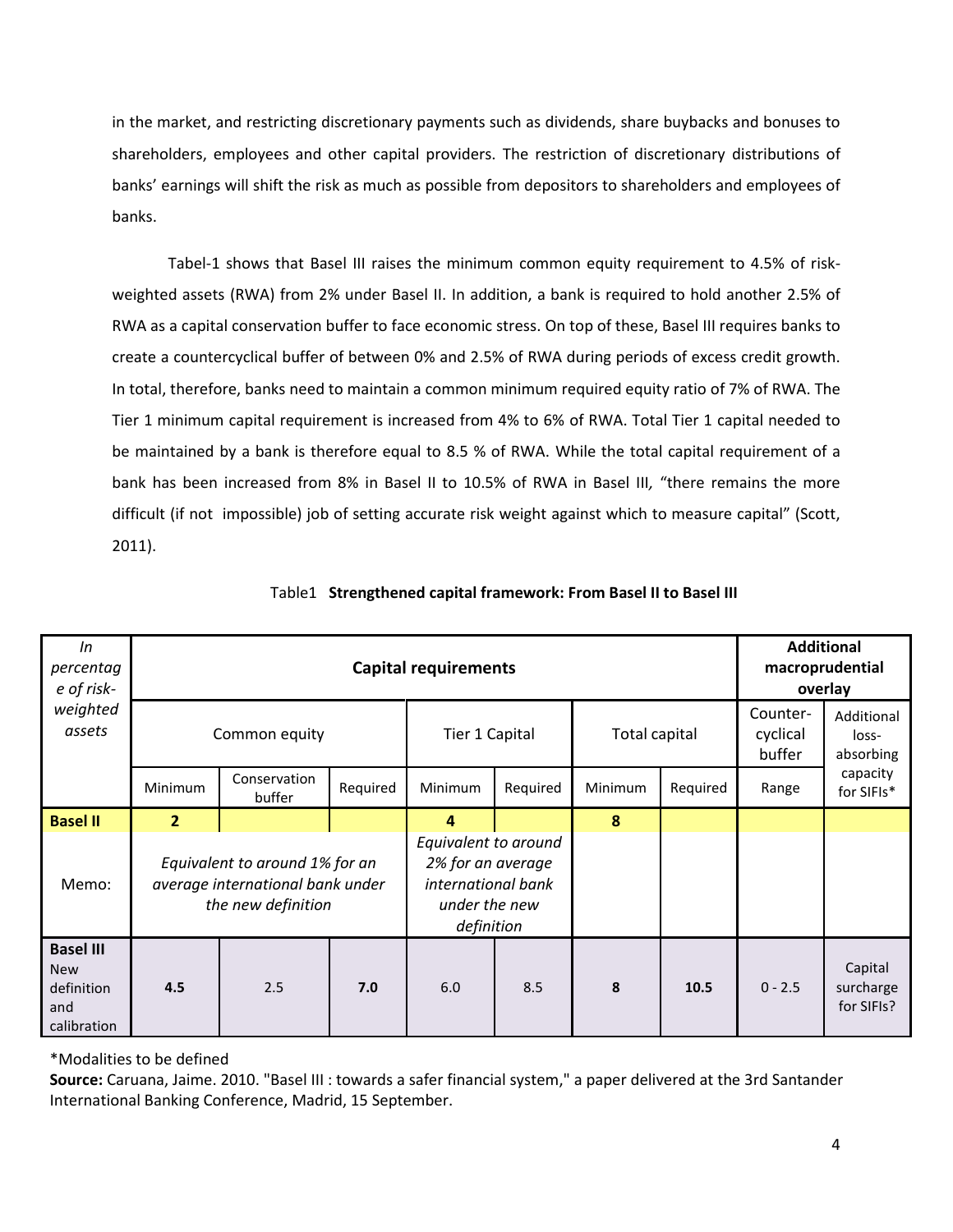The countercyclical capital buffer in Basel III makes Capital Adequacy Ratio (CAR) high during a boom period and low during sluggish period. This partly corrects the inherent pro-cyclicality of the capital regulation and mark-to-market accounting of Basel II that could precipitate an unnecessary crisis. The shortcoming of mark-to-market valuation of credit collaterals is a fundamental accounting issue faced by banking regulators and supervisors all over the world. Mark-to-market accounting distorts valuations during periods of market volatility, when the long-term value of assets differs from their market prices. Forcing excessive write-downs during a period when asset prices are below their fundamental values may lead to fire sales of illiquid assts that would result in a vicious circle of spiraling asset price devaluation.

The countercyclical capital buffer serves two purposes. First, to allow banks to grant credit during the period of stress and, therefore, prevent sudden drops in bank credit and the amplification of cyclicality through the banking system that push the real economy deeper into recession. The second purpose of the countercyclical capital buffer is to dampen credit growth or to act as a brake on bank lending that can cause asset price bubbles as its accumulation raises costs to the banking system. In reaction to capital shortages, banks can also reduce investment in risky assets in favor of safer investments, rather than raise additional capital.

The countercyclical buffer helps ensure the availability of bank capital to support ongoing business operations and credit extension during the period of stress. A sudden stop in bank credit during a period of stress creates a further decline in asset prices and increases non-performing loans that could precipitate an unnecessary crisis. This self-defeating process results in bank loans becoming scarcer. The capital buffer should be built up during times of economic growth to be used as a cushion to absorb losses in times of stress.

The increase in the level of capital requirements, better quality and transparency of the capital base, and better risk capture will increase the cost of banking and could curtail lending so as to negatively affect economic growth. To ease this, the Basel Committee has provided an ample 8 years transition period for banks to adjust to the new Basel III standards, i.e., from 1 January 2013 to 1 January 2019. This will allow the banking industry to satisfy the higher capital standards through retained earnings and other measures to raise capital.

The Financial Stability Board is still working on how to design the best framework for the oversight of systemically important financial institutions (SIFIs). It is broadly recognized that the loss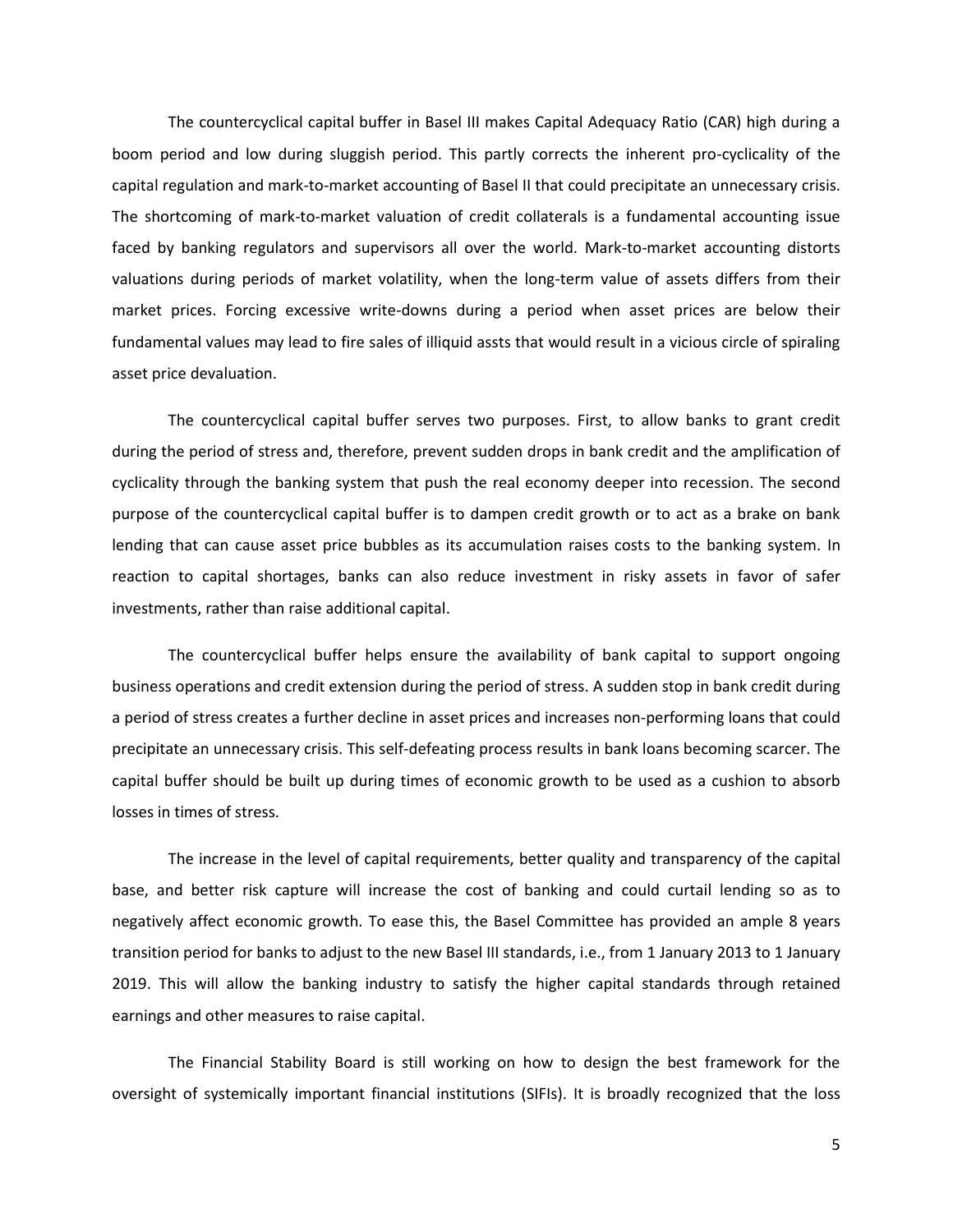absorbing capacity of systemically important banks should be higher than the Basel III standards. According to Cecchetti (2010), this can be achieved by a combination of a systemic capital surcharge, the potential of bail-in debt to oblige lenders to these firms to bear some of the risk if the SIFI should fail, and contingent capital or financial instruments that can be written off or converted to common shares under certain conditions.

Like the systemically important financial institutions, there are also systemically important markets and systematically important infrastructure that go to the heart of the financial system in mature industrial economies. However, such rules on investment portfolios are irrelevant to banks in emerging economies that still rely on deposits and loans. The GFC in industrial countries in 2007-2009 indicates that the financial crisis originated from the trading book, particularly the complex securitization exposures such as collateralized debt obligations (CDO). The collapse of Lehman Brothers in 2008 indicated that the low capital charge on OTC (over-the-counter) derivatives did not capture the systemic risk associated with the interconnectedness and potential cascade effects in these markets. The Basel Committee has endorsed central counterparty clearing houses (CCPs) and trade reporting on OTC derivatives in order to resolve the problem of interconnectedness. The CCP system improves the management of counterparty risk, simplifies multilateral netting of exposures and payments, and increases transparency. To encourage the use of CCPs, the Basel Committee has suggested charge lower capital treatment for their use than those applied to bilateral OTC transactions.

To supplement the shortcoming of the VAR (value-at-risk) model that uses a normality assumption, the Basel Committee has encouraged banks to conduct periodic stress tests that better capture tail events and incorporate the systemic risk dimension in banks' risk management. Stress testing is an integral part of the internal capital adequacy assessment and capital buffer calculation processes under Pillar 2. Stress testing is, however, meaningless as long as banks are implicitly guaranteed by government.

Basel III introduces a leverage ratio to constrain the buildup of leverage in the banking industry. The current proposal by the Basel Committee is to test a leverage ratio of 3 percent of Tier 1 as part of the Pillar 2 supervisory review with a view to migrating this to a Pillar 1 requirement by January 1, 2018. There are two standards being proposed to ensure liquidity of bank assets. The first is the Liquidity Coverage Ratio to ensure that banks have sufficient high quality liquid assets that can be easily converted into cash, at low cost, to meet cash outflows for a 30-day period during a severe market shock. The second standard is the Net Stable Funding Ratio which is intended to promote long-term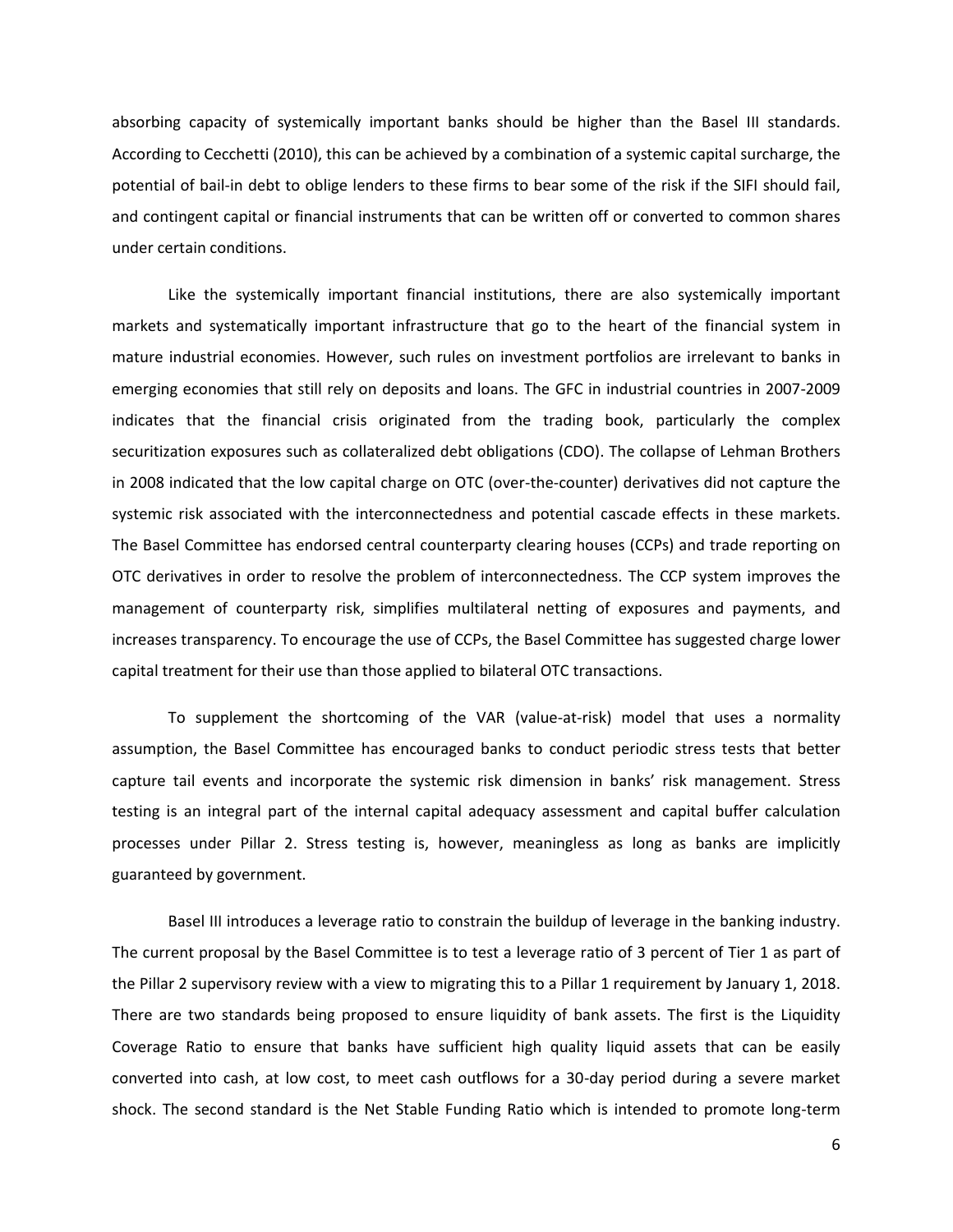funding, such as capital, preferred stock and debt maturities of more than one year or short-term deposits that can be renewed.

#### **3. Moving to a market based system**

To promote sustainable long-term economic growth, the Basel core principles and standards require the building of an effective and efficient market with low transaction costs, and corrections of market failures resulting from state ownership and family-owned banks. Such an efficient market with symmetric transfer of information can be promoted if there are good legal and accounting systems that protect individual property rights, enforce contracts and provide for due process. A good market should also regulate for market failures to prevent socially costly bank runs and crises. Meanwhile, both the internal and external stability of the macro economy should be ensured to allow business and investment to flourish.

The market failures and moral hazard regime in many emerging economies have diminished slightly with the end of financial repression, and the corporatization of state-owned financial institutions and improvements in regulatory systems. Meanwhile, stricter enforcement of legal lending limit regulations reduces the old practices of family-owned private banks mainly lending to themselves and their affiliated business ventures. Moreover, the newly established deposit insurance companies have replaced the blanket guarantee on bank deposits by limiting recoverable amounts. There is still a general perception, however, that state-banks will not go bankrupt as the government will always bail out its own banks if short-term liquidity is needed.

The governments of many emerging economies own more than one bank. It was a popular idea in the 1960s to establish state-owned development banks that would raise long-term savings, including through bonds, for financing long-term development projects. In reality, none of these development banks have raised long-term savings and all of them operate like deposit-taking commercial banks, and provide short-term commercial loans. In many countries, such as Indonesia and Brazil, both central and provincial governments have their own deposit-taking development banks, and many lower layers of government own rural credit institutions that compete with money lenders. State-owned banks in many emerging economies in Asia, except Singapore, are well protected and, as a group, enjoy a monopoly over public sector deposits.

During the long period of past financial repression, state-owned banks owned by the central government aimed their lending programs, based on low interest rates and low risks, at advancing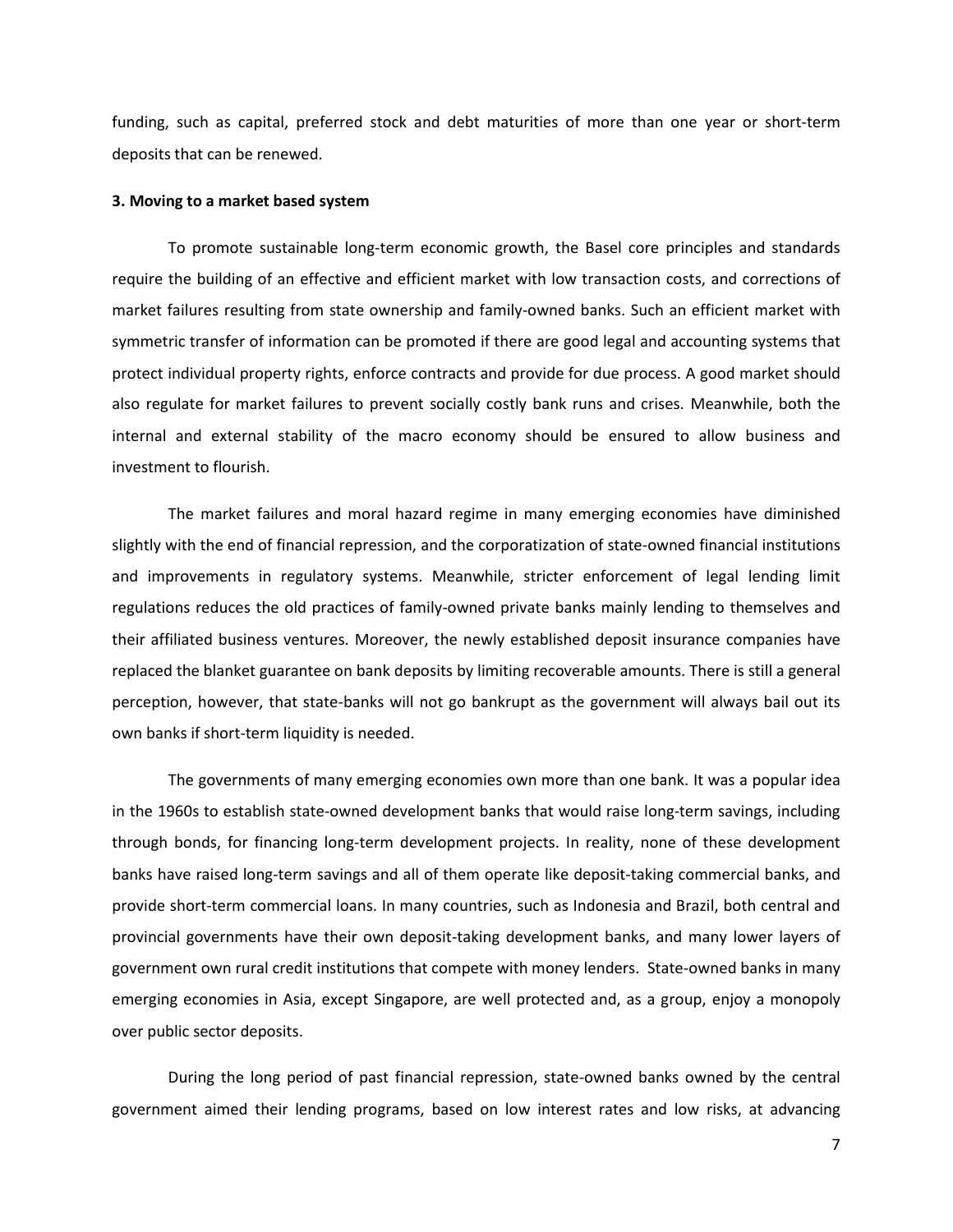government industrial policy. These banks frequently had to provide a large volume of loans to nonbank state-owned enterprises operating under soft-budget constraints. The central banks provided liquidity credit for financing the credit programs either through expansion of their balance sheets or from foreign borrowings. Banks owned by provincial governments acted as cashiers for their owners and mainly provided loans to local government employees backed up by their pay checks. Through such operations, the state-owned banks were acting as quasi-fiscal agents and were insulated from systemic risks.

Weak commercial orientation and limited risk management discipline for self protection eliminated the incentive for managers of state-owned banks to monitor and manage risks, upgrade transparency in corporate reporting or provide relevant business information. Both the channeling banks and supervisors were more interested in checking that credit delivery was in accordance with the intended purposes. As credits were allocated based on a non-interest basis, and not always on economic considerations, supervisors classified loans based on repayment rather than the creditworthiness of borrowers or the market value of the pledged collateral. Such inefficient, non-price allocation of financial resources resulted in poor asset quality and high levels of non-performing loans. Bank supervisory officers at that time received little training in the field of credit analysis and risk management in banking sector organizations.

Traditionally, every business conglomerate in East and Southeast Asia owned at least one interconnected family bank. Prior to the AFC of 1997, the main role of such banks was to mobilize funds from the general public, to obtain low cost and risk free refinancing from the central bank, and to secure overseas borrowings for meet the financial needs of its commercial affiliates or subsidiaries. Non-arm's length transactions between banks and their affiliates were rarely detected and corrected by bank supervisors. The banks also provided credits to small and medium enterprises that were closely linked, such as suppliers and distributors. Consumer loans and mortgages to buy motor vehicles, appliances or real estate from group companies were supplied by affiliated banks.

Such practices improve credit efficiency as bankers have more information on affiliates compared with non-affiliates. Banks can also use internal information to assess the ex-ante risk of investment projects or persuade the borrowers to cancel risky projects. On the other hand, related lending is prone to insider trading and principal-agent problems, as banks tend to evaluate loan applications from affiliates less rigorously than would be the case with unaffiliated credit applications. The practice of giving preference to affiliated companies ended with the collapse of family owned banks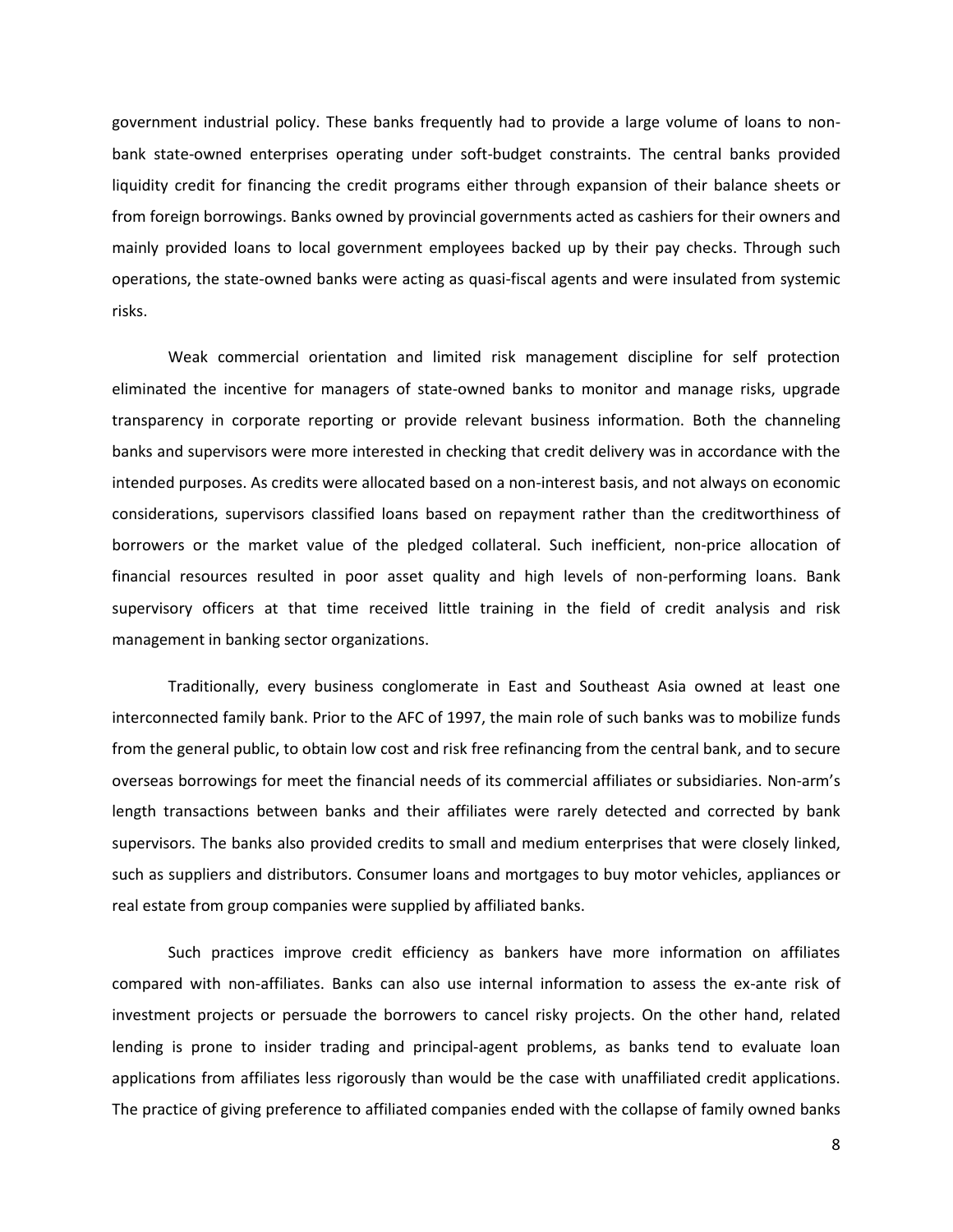during the AFC and stricter implementation of tight prudential rules and regulations after the crisis. The legal lending limit rules restricted bank exposure to affiliates, including owners, managers and employees. Interest rate costs were expected to increase and return on bank equity to decline because of a combination of an increase in the (i) common capital requirement, (ii) conservative buffer and (iii) countercyclical capital buffer.

The transfer of bank ownership from conglomerates to foreign investors during the crisis years in 1997-1998 significantly reduced the share of lending going to business affiliates. The new owners increased the share of credit going to small and medium enterprises, as well as consumer credit to the household sector. To reach out to these classes of customers, the foreign banks introduced modern payment systems, such as credit cards, debit cards, ATMs and e-banking.

#### **4. Pressures to modernize the banking system and to develop bond and capital markets**

A combination of the WTO rulings on the trade in services, the need to rebuild the banking system following the AFC, and the development of bond and capital market resulted in pressure for the modernization of the banking industry. Foreign banks strengthened the governance structure of the banking industry, improved market competition and credit culture, and brought about a transfer of technology. The WTO rulings to liberalize the trade in services increased the penetration by foreign institutions of domestic banking markets and allow non-nationals to own 90 percent of the equity shares in joint venture banks. At the same time, the banking reforms in many emerging economies relaxed the geographical restrictions on foreign banks. Foreign investors increased their penetration of domestic markets through a combination of opening branches, merger and acquisition, and the purchase of collapsed banks from bank restructuring agencies.

The banking industry is also facing competition from the bond and capital markets. The regulatory tightening of Basel III that pushes up the operating costs of banks and interest rates provides an additional incentive for the further development of both long-term and short-term government bonds in Asia. The emergence of the bond markets in this region initially originated as a direct consequence of the AFC and the ensuing need to recapitalize financially distressed banks and finance public budget deficits. Government bonds play a dominant role in the structure of the bond market in China, Indonesia, Korea, Singapore, Thailand and Malaysia. Gradually, infrastructure projects in the power, telecommunications and transportation sectors began to issue bonds to raise funds for new investments.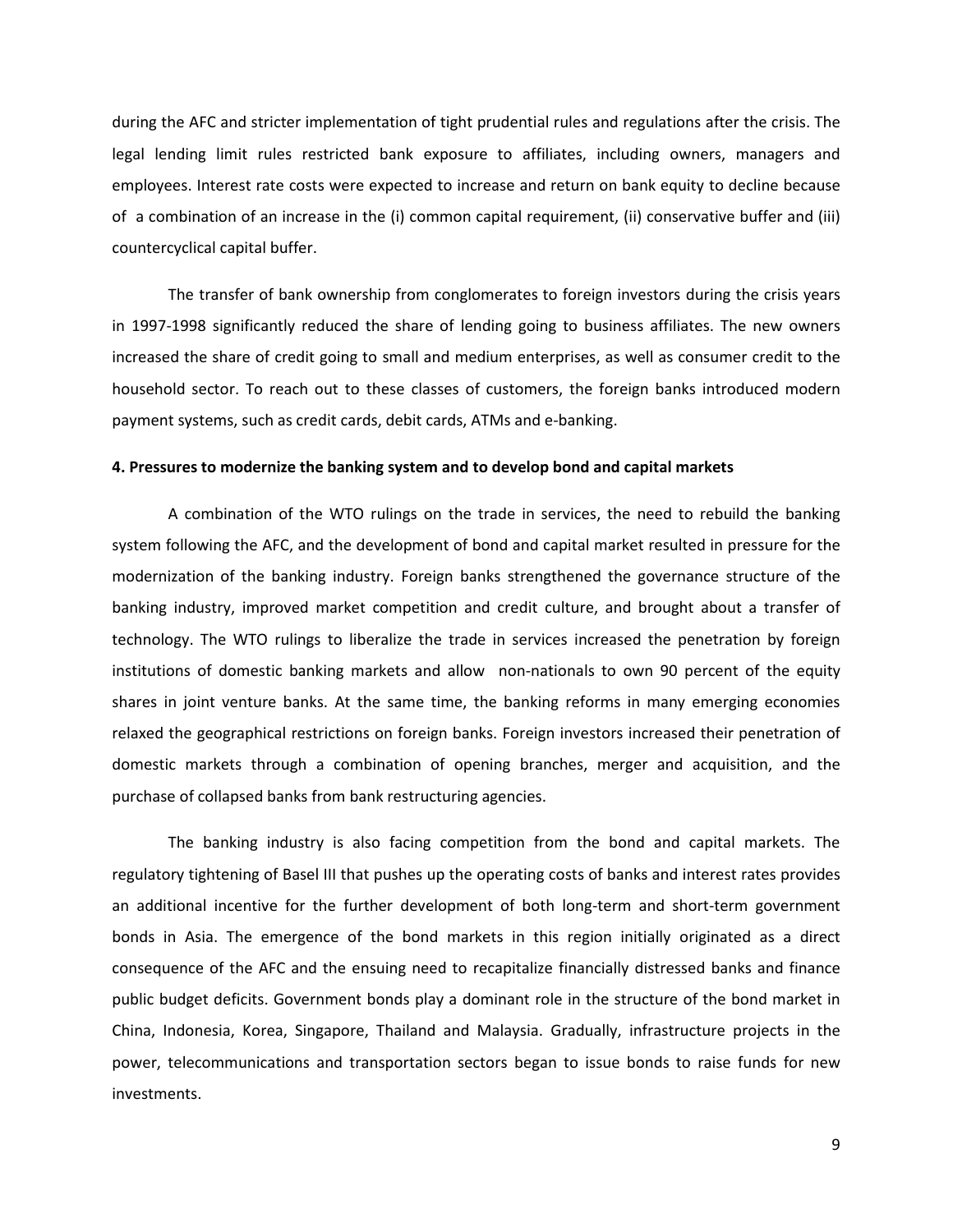To develop domestic bond markets, governments have taken some measures to reduce the barriers to entry, such as information gaps, disclosure standards, administrative controls, capital rules and other statutory and prudential provisions as well as monopolistic behavior. Accounting and regulatory standards have been upgraded, including full balance sheet disclosure. Modern central security depositories have been established to improve market efficiency, the procedures associated with offering securities have been streamlined to reduce regulatory costs, and oversight by key information providers has been strengthened, such as on the part of credit ratings agencies and auditing firms.

The ASEAN+3<sup>4</sup> and EMEAP<sup>5</sup> countries adopted a combination of market based and governmentled strategies to develop their domestic and regional bond markets. To create and improve the workings of domestic bond markets and promote their regional integration, both the central banks of EMEAP and the Ministers of Finance of ASEAN+3 have taken measures to improve and harmonize market infrastructure. The governments have also helped establish rating agencies, introduce credit guarantee schemes, and enhance securitization. The menu offered by the regional bond markets has been diversified through the issuance of large amounts and greater diversity of government bonds.

The high interest rates in many countries in this region are also due to high cost of intermediation and the inefficiency of banking systems. The higher interest rates on bank loans provides an incentive for mobilizing capital from other sources, including the capital and bond markets. At present, financial intermediation is primarily in the form of bank lending rather than the issuing of bonds and equity on the capital markets (Table-2). Bank operations are mainly focused on traditional deposit taking and lending, and less concerned with the capital and bond markets. Domestic financial institutions avail of few financial innovations, such as structured products, derivatives and complex securitization. The shadow banking system, including finance companies, hedge funds and investment banks, are still at the early stage of development in emerging economies. They rely on short-term

 $\overline{a}$ 

<sup>&</sup>lt;sup>4</sup> Established by the Bangkok Declaration in 1967, the Association of South East Asian Nations (ASEAN) now has 10 member countries. The five founding member countries are Thailand, Malaysia, Indonesia, Singapore and the Philippines. Brunei Darussalam and the four countries of Indochina (Myanmar, Laos, Vietnam and Cambodia) joined the organization later. ASEAN's main purpose was largely political and regional security in the post cold war era. An inward looking ASEAN Preferential Trade Agreement (PTS) was launched in 1977 and modified in 1987. As neither of these agreements succeeded in promoting interregional trade, they were replaced by the ASEAN Free Trade Agreement in 1992.

<sup>&</sup>lt;sup>5</sup> EMEAP, or the Executives Meeting of East Asia Pacific Central Banks, has 11 members, namely, the Reserve Bank of Australia, People's Bank of China, Hong Kong Monetary Authority, Bank Indonesia, Bank of Japan, the Bank of Korea, Bank Negara Malaysia, Reserve Bank of New Zealand, Bangko Sentral ng Pilipinas, Monetary Authority of Singapore and the Bank of Thailand.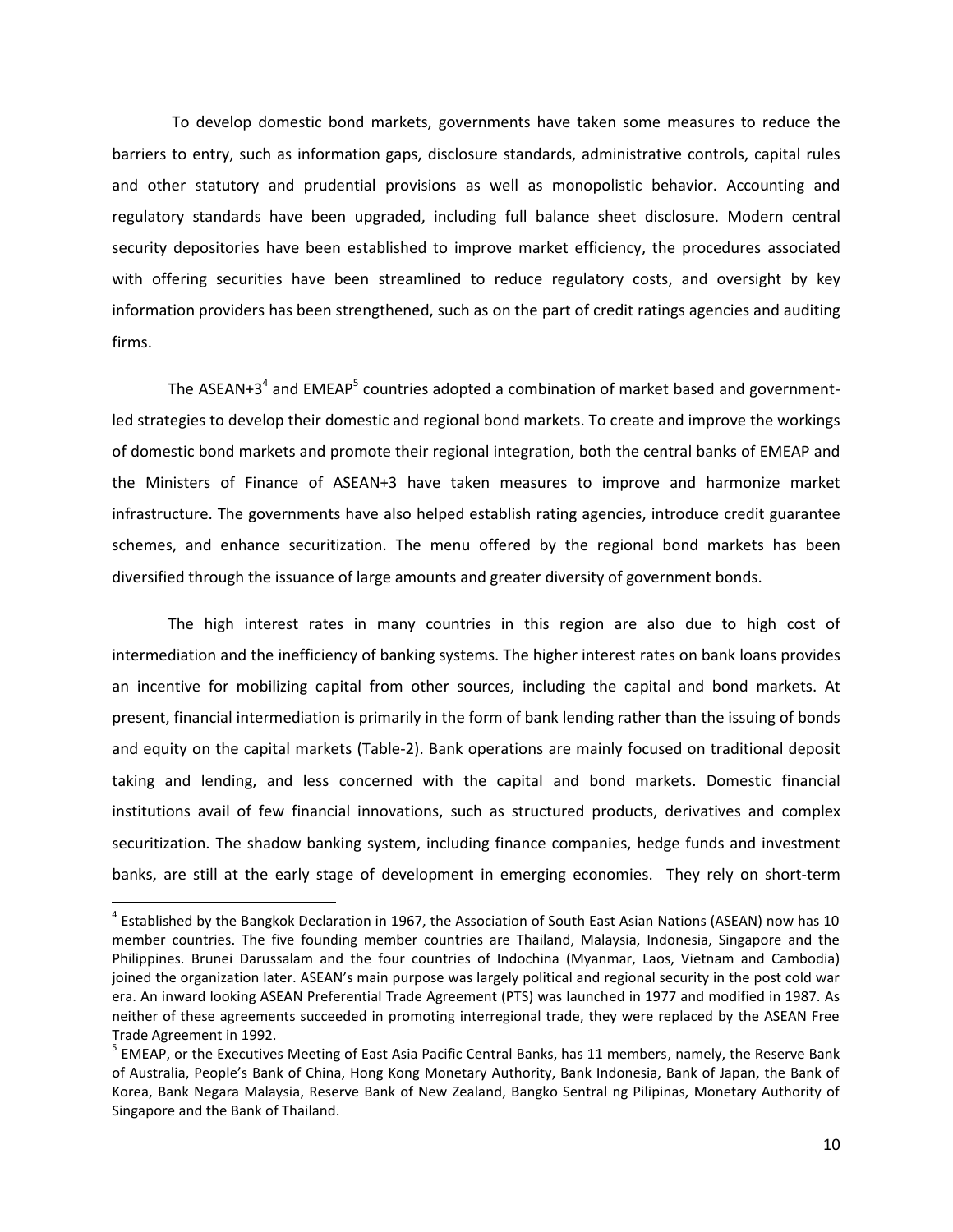collateralized lending in the form of repurchase agreement. The emerging economies do not have shadow banks that buy mortgages and loans from banks, as well as corporate bonds and other assets, like credit card receivables, automobile and student loans, and then repackage and sell them in sophisticated but arcane ways to financial investors around the world.

A number of factors have deterred the development of the capital and corporate bond markets in this region. First, bank dominance and the availability of cheap and low risk credit from state-owned banks during the long period of past financial repression. Second, close family owned companies do not like to share ownership with outsiders. Third, the small size of companies makes raising funds through the capital and bond markets more expensive than bank financing. To save on the regulatory costs of public listing, those companies that resort to bond financing prefer private placements with a small number of investors. Fourth, legal uncertainties and weak institutions, particularly as regards due process, the insolvency process, creditors' rights and investor protection. Foreign owned firms rely on retained earnings and internal funding from their parent corporations, while state enterprises rely on capital injections from the government.

The high cost of intermediation is clearly shown by high banking spreads or net interest margins (NIM) that result from poor market infrastructure, including legal and accounting systems. The poor legal and accounting systems give rise to lower recovery rates and longer times to gain possession of loan collateral. High bank interest rates give rise to a competitive challenge for the banks from the bond and capital markets. At present, the bonds traded on the market are mainly the sovereign bonds issued in 1997 to recapitalize financially distressed banks and to finance government budget deficits. To supplement the small amounts of short-term Treasury bills, the Central Banks of Thailand, Indonesia, China and Korea issue interest bearing bills as instruments for open market operations.

The issuance of sovereign bonds in many countries in East and Southeast Asia started in 1998 for the purpose of recapitalizing financially distressed banks during the AFC in 1997 and for the financing of government budget deficits after the crisis. Particularly during the Cold War, public budget deficits in some countries in this region were financed by official development aid based on long-term maturities and low interest rates. To avoid foreign exchange risks, most of the government bonds are denominated in local currencies.

On the demand side, institutional investors, such as insurance companies and pension funds are not yet developed in these emerging countries. Of all the countries in this region, only Japan and Taiwan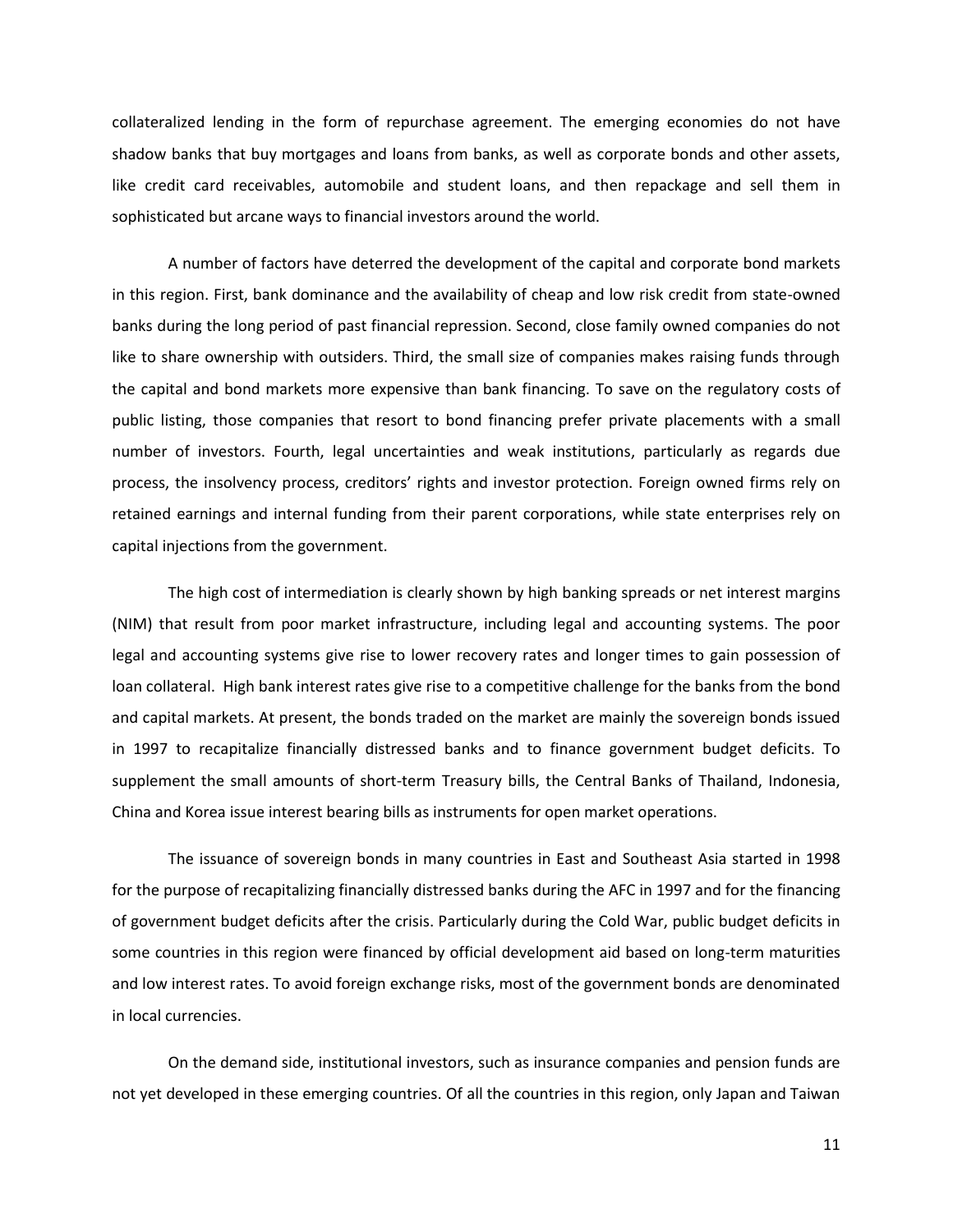have Postal Savings Banks that mobilize domestic savings from the general public at low cost. As a result, a large share of the sovereign bonds in many countries is absorbed by short-term foreign investors. As shown by the experiences of the countries on the periphery of the European Union, large short-term capital inflows to absorb sovereign bonds denominated in local currencies have eroded their external competitiveness and made their economies sensitive to capital flow reversals.

| Co5untry             | Deposit-taking<br><b>Financial Institutions</b> |       | Non-bank<br><b>Financial Institutions</b> |       | <b>Market</b><br>Capitalization <sup>2</sup> |                          | <b>Total Bonds</b><br><b>Outstanding</b> |       |
|----------------------|-------------------------------------------------|-------|-------------------------------------------|-------|----------------------------------------------|--------------------------|------------------------------------------|-------|
|                      | 2000                                            | 2008  | 2000                                      | 2008  | 2000                                         | 2008                     | 2000                                     | 2008  |
| China                | 168.8                                           | 204.5 | 8.8                                       | 33.9  | 27.1                                         | 32.3                     | 16.9                                     | 50.3  |
| Hong Kong            | 505.5                                           | 640.7 | 196.4                                     | 573.8 | 363.9                                        | 610.9                    | 35.8                                     | 42.9  |
| Indi $a^3$           | 61.6                                            | 91.6  | 15.4                                      | 32.8  | 33.3                                         | 59.7                     | 24.6                                     | 35.3  |
| Indonesia            | 63.6                                            | 48.6  | 8.8                                       | 13.7  | 18.7                                         | 21.7                     | 31.9                                     | 13.4  |
| Korea                | 147.9                                           | 192.7 | 44.1                                      | 62.6  | 31.2                                         | 56.3                     | 66.5                                     | 86.2  |
| Malaysia             | 154.2                                           | 190.3 | 16.5                                      | 20.2  | 124.7                                        | 89.6                     | 74.8                                     | 73.5  |
| Philippines          | 99.2                                            | 78.8  | 22.4                                      | 18.5  | 76.8                                         | 54.3                     | 27.6                                     | 33.7  |
| Singapore            | 683.8                                           | 707.9 | 39.1                                      | 47.1  | 243.7                                        | 148.0                    | 48.0                                     | 70.8  |
| Taipei, China        | 259.9                                           | 289.6 | 29.8                                      | 80.6  | 81.7                                         | 94.7                     | 7.7                                      | 7.7   |
| Thailand             | 132.3                                           | 137.7 | 10.7                                      | 33.0  | 26.0                                         | 39.2                     | 25.3                                     | 51.6  |
| Average <sup>4</sup> | 227.7                                           | 258.2 | 39.2                                      | 91.6  | 102.7                                        | 120.7                    | 35.9                                     | 46.5  |
| Median               | 151.1                                           | 191.5 | 19.5                                      | 33.4  | 55.1                                         | 58.0                     | 29.8                                     | 46.6  |
| Eurozone             | 230.0                                           | 315.8 | 142.1                                     | 169.3 |                                              | $\overline{\phantom{a}}$ | 124.2                                    | 69.4  |
| Japan                | 227.5                                           | 230.9 | 118.5                                     | 132.1 | 71.7                                         | 55.8                     | 97.4                                     | 193.4 |
| <b>United States</b> | 78.3                                            | 104.8 | 283.2                                     | 306.1 | 117.5                                        | 64.6                     | 41.8                                     | 55.3  |

# Table 2. **Size and Composition of Financial Systems in Asia (% of GDP)**

Notes:

1. Financial asset data for People's Rep of China (PRC) for 2002 and 2007; Hong Kong, China, for 2000 and 2007; Indonesia for 2001 and 2007; Malaysia for 2000 and 2007; and Japan for 2001 and 2004.

2. Market capitalization as percentage of gross domestic product (GDP) in local currency.

3. Financial sector assets data for India in 2000 refers to FY ending March 2000; and for 2008 ending March 2008.

4. Simple average

Source: Chee Sung Lee and Cyn-Young Park. 2009. Beyond the Crisis: Financial Regulatory Reform in Emerging Asia. ADB Working Paper Series on Regional Economic Integration No.34. September, Table1 Page 12.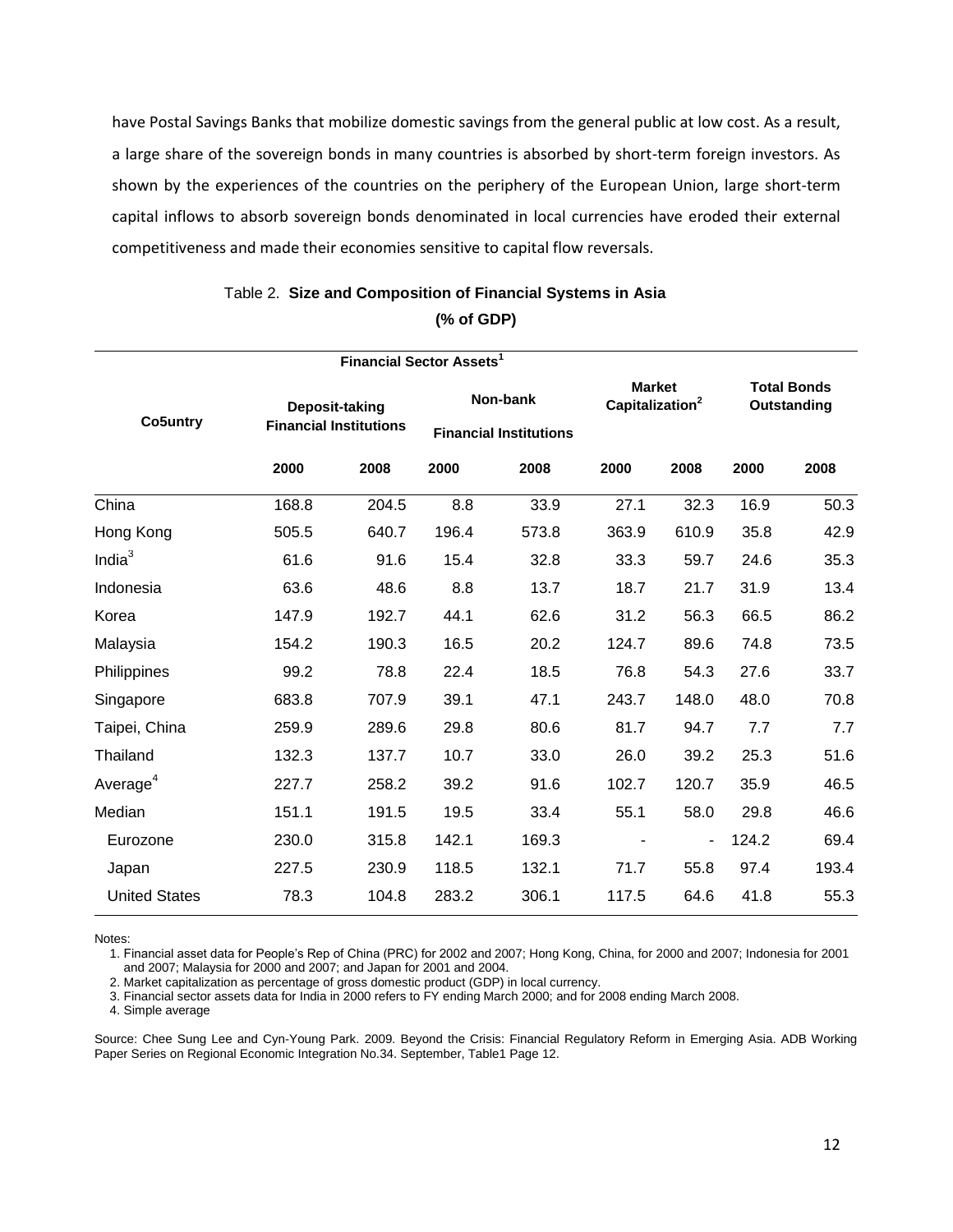The booking of government bonds from regional financial centers is also encouraged by tax treatment. Indonesia, for example, withholds 20 percent on both yield and capital gains from investment in debt securities and *sukuk*, Islamic shariah based bonds. But there is a tax treaty between Indonesia and Singapore for exempting withholding tax for non-resident investors that hold Indonesian bonds via Singapore.

## **5. Countercyclical Capital Buffer in Emerging Economies**

The newly introduced countercyclical capital buffer in Basel III is relevant to the open and export-oriented economies in this region, which are inherently sensitive to the business cycles in the international economy. The effects can be positive and negative through either the goods market (exports and imports), market for factors of production, particularly uneducated and low-skill labor, and the international capital markets. Some labor-surplus emerging economies export largely uneducated and unskilled migrant workers to both the industrial countries as well as labor importing emerging economies, including in the Middle East. When industrial countries grow rapidly, the emerging economies experience favorable shocks from the rise in demand and international prices for their exports of energy, raw materials, food and labor. The cost of overseas borrowing fell during the low interest rate policy of the advanced countries prior to the GFC in 2007-2008, and quantitative easing thereafter. High international inflation tends to reduce the real value of foreign debt. The effects of the international economic environment on domestic economies are much greater for countries that apply outward-looking development strategies.

Conversely, by linking themselves to the world economy, such countries expose themselves to external shocks due to economic disturbances that originate in external events. Recession in the industrial countries reduces both the quantitative demand and prices for commodities and therefore produces adverse export shocks for emerging economies. Falling commodity prices and export revenues, and rising unemployment in labor importing economies, dealt a triple blow to commodity dependent and labor surplus emerging economies in 2007-2009. Political instability, as is now occurring in the Middle East, and the rise in unemployment in labor importing economies and the ensuing deportation of workers from these countries has increased pressure on the labor markets of the labor surplus countries. Unemployment benefit, healthcare and job-retraining assistance are practically nonexistent in these countries. In addition, the exports and imports of the emerging economies are also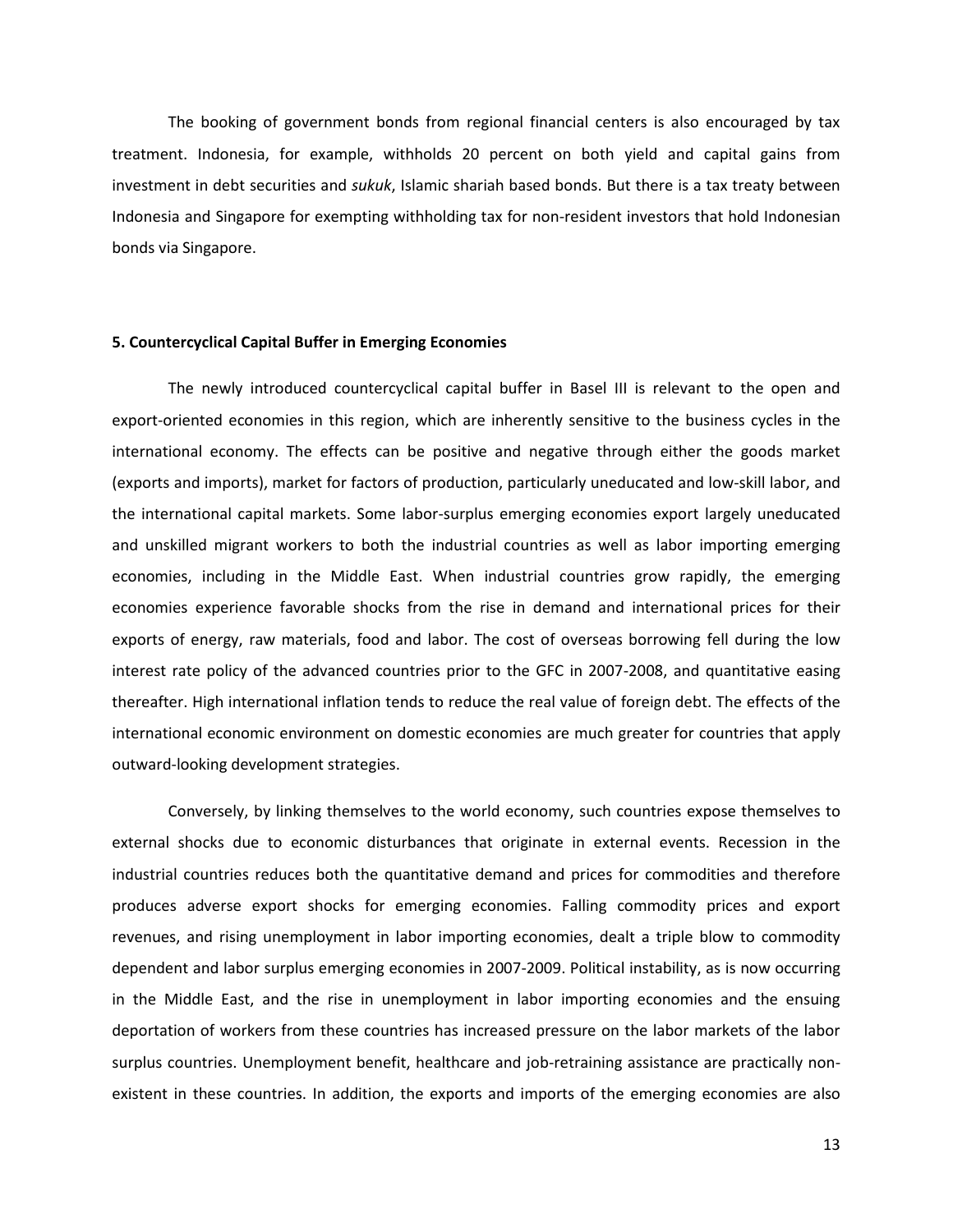affected by other non-economic factors, such as harvest failures and subsidy policies in the advanced economies designed to protect their farmers. The wars in the Middle East in the 1970s and more recently resulted in rises in oil prices that adversely affected the balance of payments and government budgets in oil importing emerging economies.

The rapid economic growth of both China and India, two big emerging economies, over the past three decades has produced both opportunities, or positive external shocks, as well as threats or negative external shocks throughout the world, including among other emerging economies. The effects of these two big emerging countries "are so significant because of three things coming together: size, fast growth, and openness" (Humprey and Schmitz, 2007). Demand for energy and raw materials has been growing apace driven by rapid industrialization, urbanization and motorization in these two economies. The demand for high value food is growing fast due to rising consumer incomes, urbanization, demographic changes and the modernization of distribution system. The growth in demand for energy, raw materials and food has led to a rise in their prices relative to prices of manufactured goods.

In manufacturing industry, regional division of labor has emerged in Asia that has established complementarities between China and her neighboring countries. China imports capital goods, spare parts and components and other inputs from her neighbors in Asia to be assembled and re-exported to the international markets, mainly the United States of America and European Union. The slowdown in economic activity in the industrial countries also affected manufactured exports from the emerging economies. In contrast to the export of raw materials, prices of manufactured exports will not fall enough to clear the market as the prices are quite sticky. The undervaluation of the Renminbi is one of the key policies for export led development strategy. Exchange rate undervaluation is a protectionist trade policy as it is like a combination of an import tariff and export subsidy. The main victims of this exchange rate policy are the emerging economies that compete more closely with China.

Currency realignments or movements in the exchange rates of leading convertible currencies can have important effects on the prices of exports and imports, and the balance sheets of economic units, including financial institutions in emerging economies. In general, the international prices of the exports and imports of developing countries are denominated in the US dollar. Appreciation of the Japanese Yen and the Euro, for example, raises the dollar value of the external debts of emerging economies and increases interest payments in these appreciating currencies, while export revenues are mainly denominated in the US dollar.

14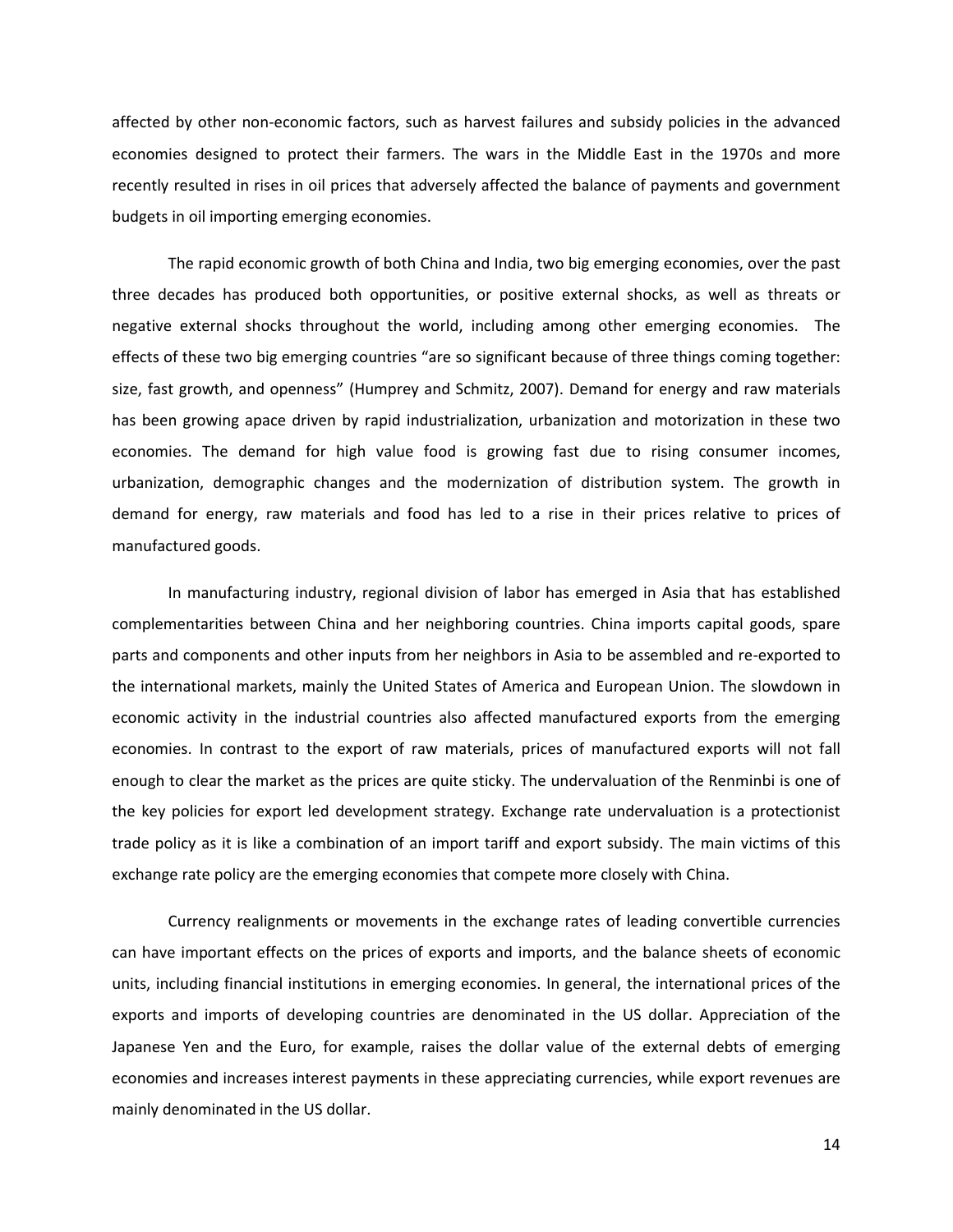A number of policy measures are available to the emerging economies in response to positive external shocks. These measures include retiring of external debt, slight appreciation in their exchange rates, strengthening the capital of domestic state-owned and private banks and lowering their nonperforming loans (NPL), modernization and expansion of economic infrastructure and productive capacity, and accumulation of foreign exchange reserves. A number of countries in East and Southeast Asia (Brunei Darussalam, China, Timor Leste, Hong Kong, Vietnam, Malaysia, Singapore and Papua New Guinea) have established Sovereign Wealth Funds (SWF) as stabilization funds to insulate government budgets and the economy against price swings (Truman, 2011).

In general, those countries that were hit by the AFC in 1997 have introduced stringent short-run macroeconomic policies. These policies include shifting exchange rate management from managed floating or pegging to independent floating. This, supported by soft inflation targeting, has been the monetary operating strategy in these countries. This means that an exchange rate target is no longer used as a nominal anchor for monetary policy. The maintenance of inflation targeting as an operating strategy of monetary policy indicates the firm commitment of these countries to price stability, disclosure, transparency, central bank independence and refraining from printing money to finance budget deficits. An explicit inflation target, along with a more flexible exchange rate regime and explicit fiscal discipline that ensures a stable government debt-to-equity ratio are now the three main pillars of macroeconomic stabilization in many emerging economies. Emulating the Maastricht Treaty in Europe, public finance legislation in many emerging economies imposes fiscal rule by setting the ceilings of central government budget deficits at 3% of annual GDP and of each local government at 3% of its Regional Domestic Product (RDP). The ratios of public debt to GDP and RDP are set at a sustainable level of 60 %. These strict macroeconomic policies have protected these countries from the deep devaluations and steep increases in interest rates that devastated the balance sheets of banks and nonbank financial firms, particularly those with large foreign debts, back in 1997. Central bank accountability under the inflation targeting framework imposes costs on incompetent and opportunistic central banks.

In theory, flexible exchange rates require a smaller amount of foreign exchange reserves as the system reduces the need for market intervention. The central bank is free to respond to shocks, but cannot commit ex ante to the monetary policy that it will follow. On the other hand, under the fixed exchange rate system, the central bank subordinates monetary policy or domestic credit expansion to maintaining a constant nominal exchange rate. The flexible exchange rate system provides a greater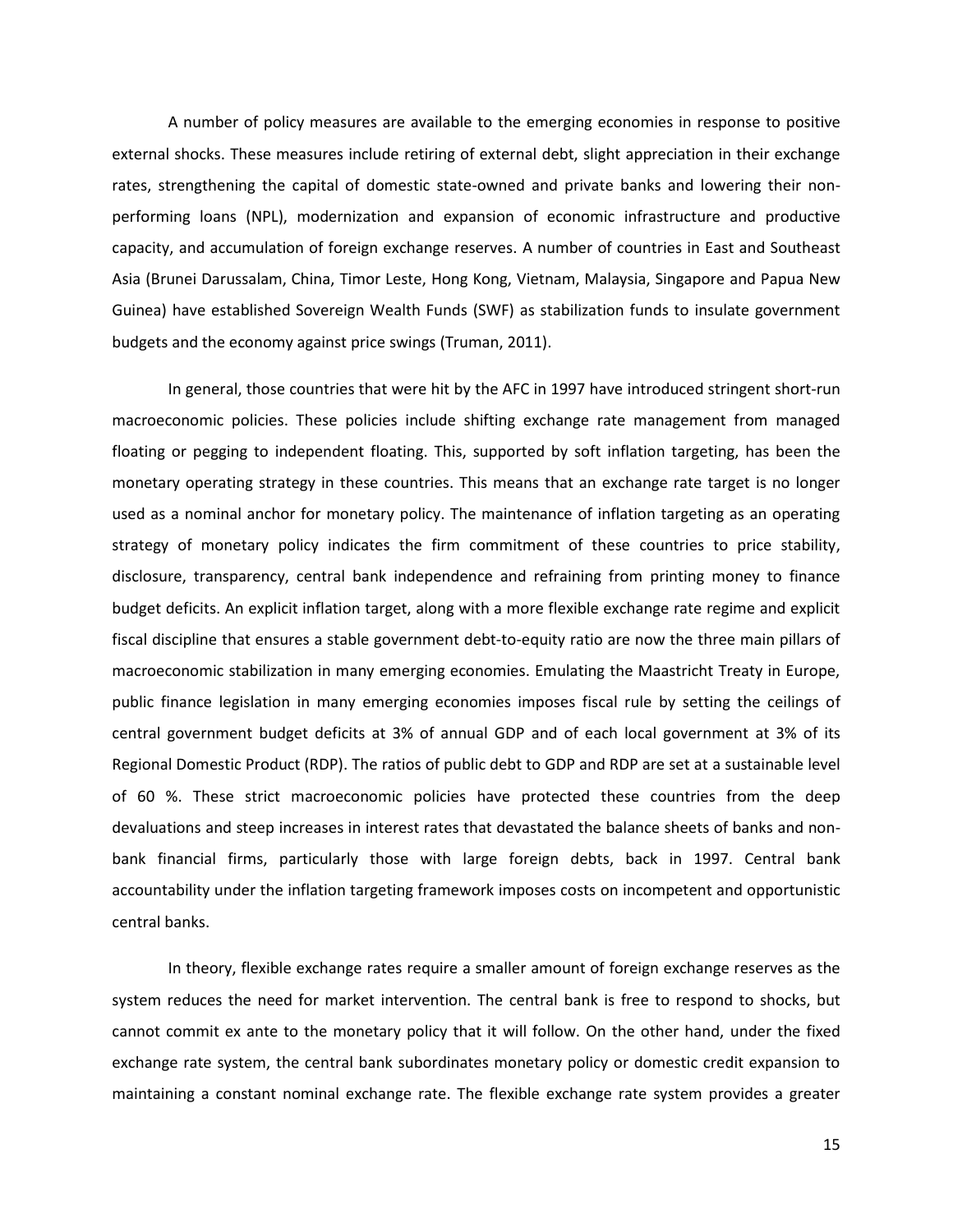degree of monetary policy autonomy and protects output better from real external shocks because exchange rates can adjust and stabilize demand for domestic goods through switching expenditures. The flexible exchange rate system is expected to reduce one-way bets against the Rupiah, thereby discouraging short-term capital inflows that can be easily reversed. The need for self insurance is also reduced as it discourages a buildup of large un-hedged foreign currency positions by reducing the implicit exchange rate guarantees implied by the pegged system. The flexible exchange rate system stimulates development of the foreign exchange market as market participants are encouraged to seek prudential risk management and hedge against potential exchange rate risks.

The need for building up external reserves has been further reduced with the relaxation of loan conditionality by the twin Bretton Woods institutions that now offer flexible credit lines to meet the liquidity needs of those countries with good track records and sound macroeconomic policies. In 1997- 98, the IMF programs demanded tight monetary and fiscal policies, deep devaluation and a wide range of deregulation and selling of state assets. Market based capital controls that were adopted by Chile and Malaysia were strongly criticized, as well as the formation of regional crisis financing facilities, such as an Asian Monetary Fund. Ten years later, in 2008, the IMF and the international community provides loans for fiscal stimulus, relaxes monetary policy and attempted to avoid competitive devaluations. In contrast with the past, now the IMF prescribes market based capital controls and blesses the formation of regional crisis financing facilities, such as the Chiang Mai Initiative in the ASEAN+3 countries and the European Financial Stability Facility (EFSF) in Europe. The need for crisis financing liquidity is also satisfied through a network of bilateral currency swap facilities.

In reality, for a number of reasons, many emerging economies have kept accumulating large international reserves following the AFC of 1997-1998 and GFC of 2007-2008 (Calvo and Reinhart, 2000). The first reason is to enable governments avoid extreme fluctuations of their currencies or excessive exchange rate volatility in a relatively shallow foreign exchange market and thus prevent adverse impacts on the economy and the balance sheets of the financial system, including the banking system. Strong financial sector policies with strict implementation of prudential rules and regulations, such as the net open position (NOP) of the banking system, encourage banks to hedge risks and avoid currency mismatches. The second reason is the fear of inflation from exchange rate pass-through under the greater exchange rate flexibility, particularly given the limited technical and institutional capabilities of central banks in such countries to implement transparent inflation targeting.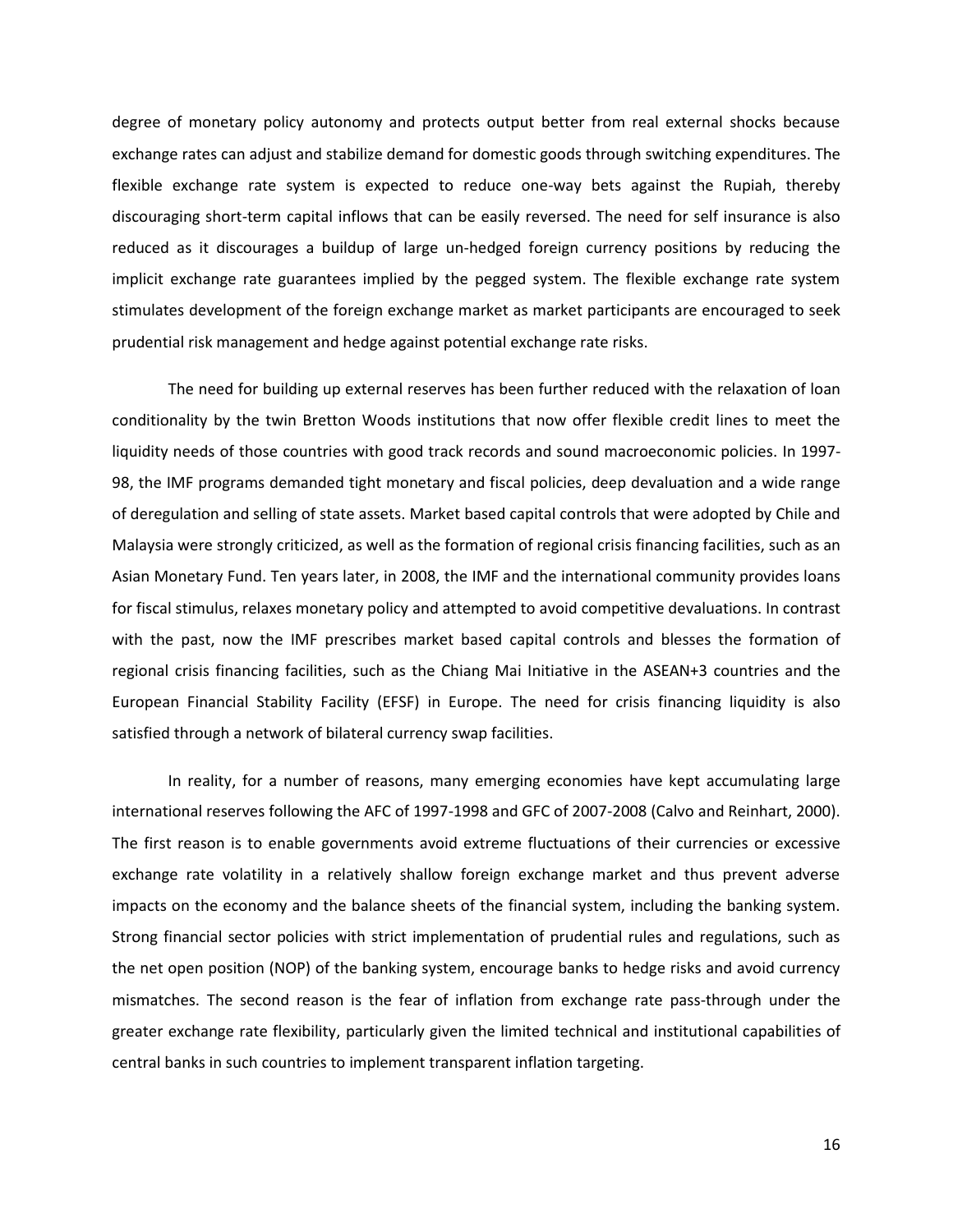The third reason for accumulating external reserves is because the exchange rate is one of the principal policy instruments available to the emerging economies to both promote international competitiveness and efficiency in the domestic economy. The REER (real effective exchange rate) is a relative price, measured in the same currency, of a basket of goods in foreign currency set against the same basket of goods in the domestic market. On the external front, rising REER provides financial incentives to help improve the external competitiveness of the domestic economy vis-à-vis the international market and, hence, promote exports. This, along with fiscal discipline and structural reforms that increase productivity, will improve external competitiveness.

On the domestic front, a rising REER provides incentives for economic resources to migrate from the less productive, non-traded sector of the economy to the more efficient traded sector. Productivity can also be raised through labor training, transfers of technology and economy-wide deregulation and structural reforms. Appreciation of the domestic currency can trigger asset bubbles in the non-traded sector of economy, such as the land-based sector, including the property markets.

The fourth reason for the accumulation of reserves is to hedge against speculation and foreign exchange instability resulting from a shortfall in exports and capital flow reversals. As pointed out earlier, the exports of the emerging economies mainly consist of food, energy and raw materials, whose prices are inherently volatile and cyclical. Also as mentioned earlier, significant portions of government bonds and central banks paper in emerging economies are held by foreign investors and domestic banks. As shown during past crises, sudden capital flow reversals have raised both the interest rate costs and exchange rate risks of foreign borrowings.

The fifth reason for accumulating foreign exchange reserves is to maintain adequate fiscal space when facing a crisis. Expansion of aggregate demand through fiscal stimulus in the emerging economies should be backed up by adequate foreign exchange reserves due to the high average and marginal propensities to import in these countries. Those countries that were hit by the AFC were quite reluctant to turn to the IMF for help during the GFC in 2007-2008 because they were treated improperly when they sought help in 1997-98. The drying up of international capital inflows from private sources forced the crisis hit countries to adopt the painful IMF prescription, which was basically a mix of expenditure reducing and expenditure-switching policies.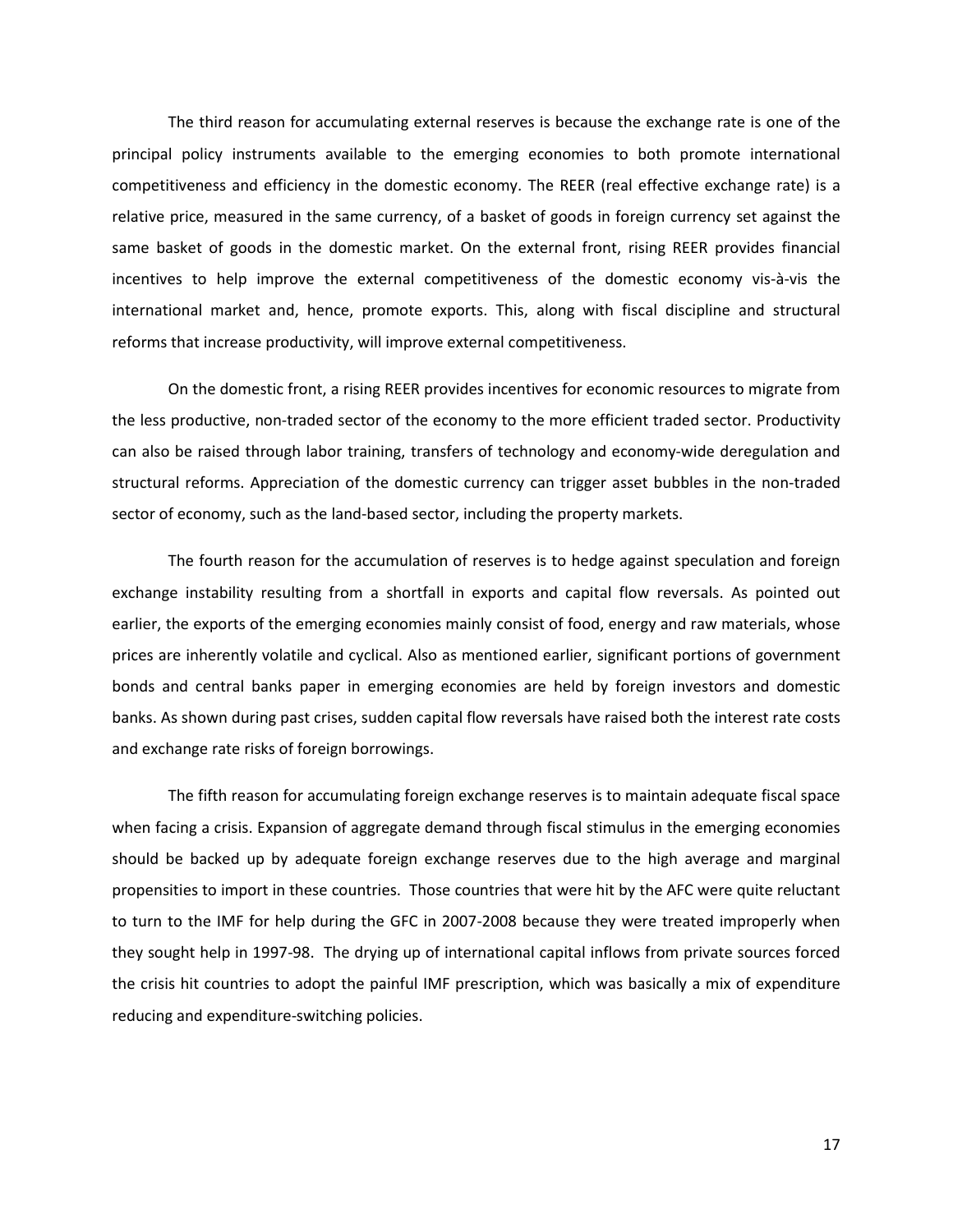#### **5.Conclusion**

Basel III was mainly designed to meet the needs of the financial systems of advanced industrialized economies. It fails to address the needs of emerging economies that increasingly occupy a prominent role in global finance. Basel III mainly focuses on regulating capital, liquidity, transparency and integrity of financial institutions in mature and well developed financial markets, including bond and capital markets as well as those for sophisticated derivatives and complex securitizations. In such mature markets, individual private property rights are well defined and protected. Contracts can be enforced promptly at low cost, and market failures can be corrected to prevent socially costly bank runs and crises.

By contrast, the legal and accounting systems need to be strengthened in emerging economies to protect individual property rights, reduce transaction costs and minimize market asymmetries. Weak legal systems fail to enforce contracts and ensure that realization of collateral pledged by credit defaulters. A case in Indonesia in May 2011 indicates that the legal system is unreliable even when it involves the use of debt collectors by Citibank to lynch one of its credit-card defaulters on Citibank premises. The disinclination of bank supervisors to enforce rules and regulations raises transaction costs.

Basel III's regulation of complex securitization exposures, such as collateralized debt obligations (CDO), are irrelevant to the emerging economies. This is because the shadow banking system, which includes finance companies, hedge funds and investment banks, is still in the early stages of development in these countries. The banking system remains the core of the financial system in emerging economies. Bank operations are mainly concentrated on traditional deposit taking and lending and less concerned with the capital and bond markets. Domestic financial institutions use few financial innovations such as structured products, derivatives and complex securitizations.

Moral hazard is still prevalent in the emerging economies. Except in Singapore, the roles of state-owned banks and financial institutions are still dominant in many emerging economies. Even in banks that have been privatized, government continues to hold golden shares. The management and operation of the state-owned banks are still regulated by their owners, which use them to pursue their industrial policies. It is generally perceived that government will stand by their banks and bail them out if short-term liquidity is needed. Deposit insurance companies, however, have been established in many countries to replace blanket insurance with limited guarantees.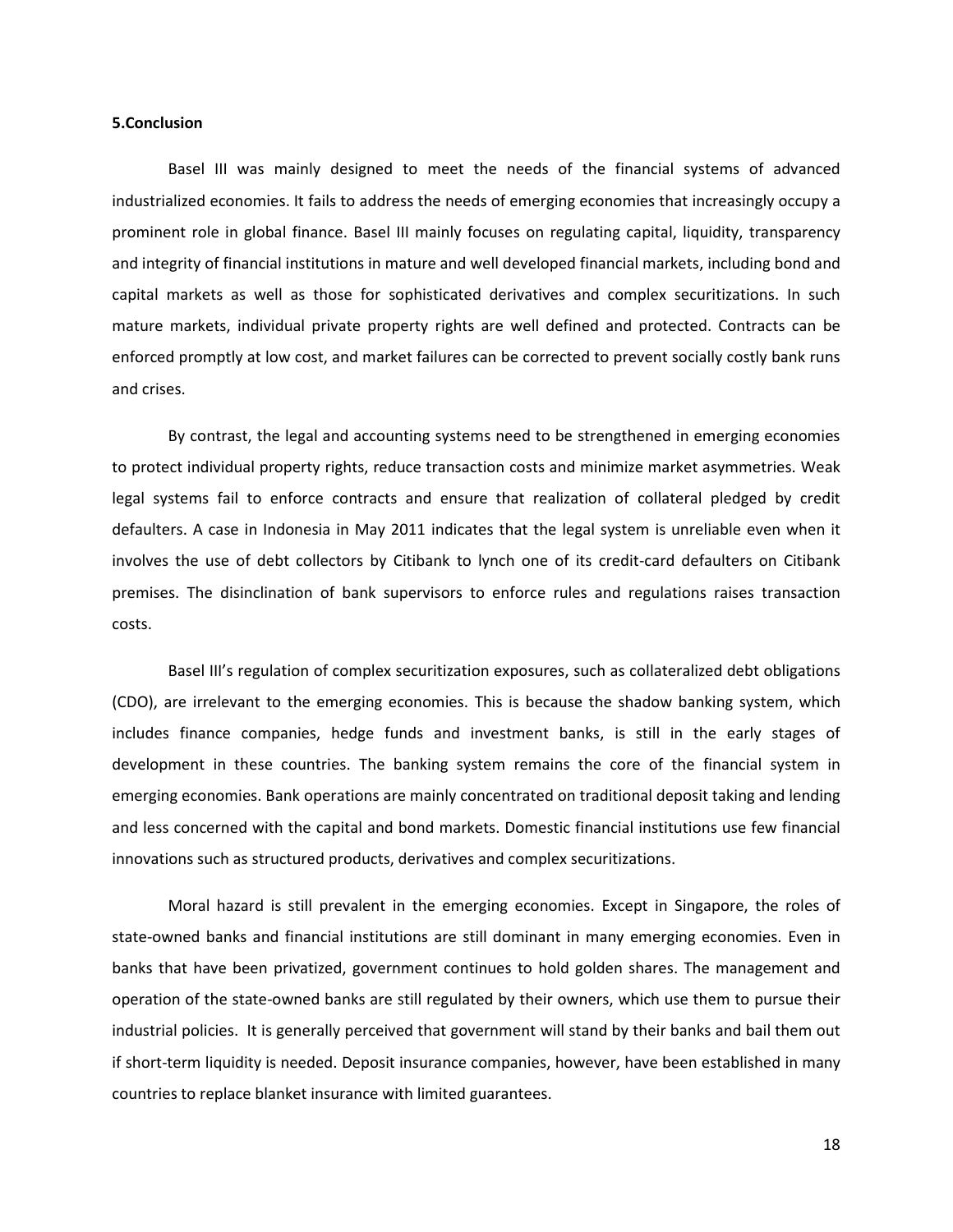The transfer of ownership of domestic private banks to foreign investors has improved their operation from being traditionally intertwined with their business affiliates to a broader customer base. Greater penetration of foreign banks in domestic markets and a gradually increase in the importance of the bond and capital markets have introduced greater competitive pressures into the banking system.

For a number of reasons, credit rating and credit scoring systems and stress testing that demand reliable, up-to-date and comprehensive information are either not yet in existence or are meaningless in the emerging economies. This is because of the limited availability of data and information systems, which is due in part to the weaknesses in the legal and accounting systems, limited access to information, and the availability of implicit guarantees from government.

**Jakarta, August 5, 2011.**

## **References:**

Basel Committee on Banking Supervision. 2010. "*The Basel Committee's response to the financial crisis: report to the G20.*" BaseL: Bank for International Settlements (BIS). October. Available at [www.bis.org/publ/bcbs179.htm.](http://www.bis.org/publ/bcbs179.htm)

\_\_\_\_\_\_\_\_\_\_\_\_\_\_\_\_\_\_\_\_\_\_\_\_\_\_\_\_\_\_\_\_\_\_ 2011. "*Basel III: A global regulatory framework for more resilient banks and banking system.*" Basel: BIS. December 2010 (rev. June 2011). Available at [www.bis.org/list/bcbs189.htm.](http://www.bis.org/list/bcbs189.htm)

Beck, Thorsten, Diane Coyle, Mathias Dewatripont, Xavier Freixas and Paul Seabright. 2010. "Bailing out the Banks: Reconciling Stability and Competition. An Analysis of State-supported Schemes for Financial Institutions." *CEPR Working Paper*. London: CEPR.

Calomiris, Charles. W. (ed.). 2007. *China's Financial Transition at a Crossroads*. New York: Columbia University Press.